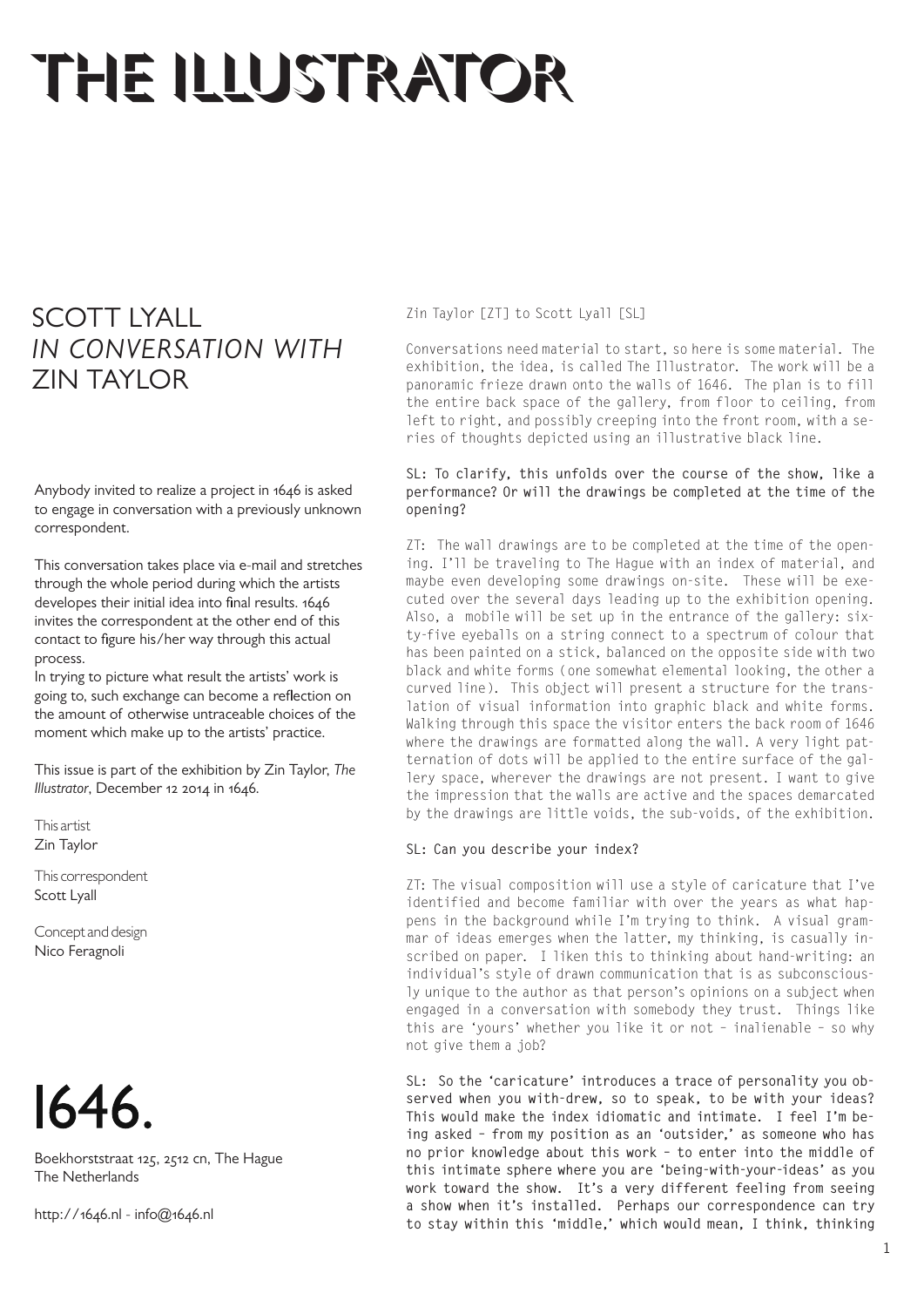**about your work by its milieu. (The Deleuzian idea of thinking by milieu describes a thinking that respects its inalienable conditions: the spatial situation, the atmosphere and breezes, the spree of local colors, the immersions, the environment) ...** 

ZT: Local colour is a great way to describe gesture.

**SL: … but it also means emphasizing the rhythms and recursions that happen as the thinking streams along to find its forms. Further, as for me, to have respect for this milieu requires suppressing the urge to imagine the outcomes of the show. (This seems important: Once these notes are organized and published by the Gallery there will already be some people who can compare them to the work. That's a different perspective from either one of ours now. We're necessarily speculative; but these notes will become a supplement).** 

**Would you say that this milieu, (which is before the installed show, but just after the moment when the thinking began to 'surface') – this milieu – is inhabited by the figure of the Illustrator, this entity you introduced as both an 'idea' and a title, and which as such is not exactly to be identified as 'yourself'?** 

ZT: The Illustrator is certainly the milieu. A stand-in for the milieu. A tool for a certain kind of description that has yet to go to work. To use another analogy, it's all just haze at the moment, yet to collect into form.

**SL: But is the Illustrator already a complete, functioning character, like a drawing machine that turns information into thoughts, and then thoughts into drawings, and paper drawings into wall works? For sure, a transfer process is always going to have contingencies, but I wonder how schematically or prescriptively you're encoding it?** 

ZT: The Illustrator (or the idea of one that I am putting forth) deals with this tracing of thinking: making thought evident in a space; what I am inclined to call presentness, which is form as evidence of thought in a space, reliant on the space and controlled by the inside/ outside of an interval of time.

**SL: There's also a kind of doubling of 'present' self-experience, (your thought is thinking itself through its drawings on a page), and there is a link by which this consciousness seems prompted by the Gallery. For instance, as a supplement to exhibiting your work, the organizers asked you to provide information about your practice and procedure, its developments, and your goals. The text we're writing here is an example of that procedure. Am I right that you responded by imagining a scenario where the work would seek to trace this kind of development itself? Is this supplementary window onto the path of your procedure the material (and the problem) you want to illustrate with the show?** 

ZT: The requirement to produce a bi-line for the exhibition influenced, and in this case helped to construct, a procedure of thinking with which to decide where and what my thoughts would turn into once they collected in the actual space of the Gallery. But a conceptualization of the space here at 1646 also presented opportunities.

First, there's the 'background night' where I will present some materials related to illuminating the 'hows' and 'whys' of my ideas, my approach to information as material to think with. This directed me to consider the abstractness of a void as the space in my mind where these thoughts are generated. As I liken what I do to thoughts about a subject, made into forms about a subject, I considered what kind of atmosphere I would like to be within once this event of illustration takes place, when I release the bits and pieces into the air, composing links from here to there. So, I set about making it.

But the other attribute of the 1646 structure, as you say, is the written correspondence that occurs during the build-up of the idea by the artist (in this case it's me), with an outside conversation partner (in this case, you). As I typically write quite a bit in order to develop an initial idea from one place to another, using writing as a tool to stimulate its growth and development, this requisite variable of the exhibition introduced an opportunity to formalize a personal, or interior, process into that of an exterior, or public one. I believe a certain transformation happens when an idea hits the air: it now sits upon a field of other such ideas. It's yet another opportunity to develop an additional turn, translating one point into another.

# **SL: These 'turns' become the tropes within a public transformation of your thought?**

ZT: Since I agreed to the exhibition, I take this to mean that I decided to comply (to a degree) with the contingencies and conditions of this moment in time: the eight weeks that will unravel from the point of opening to the closing, but also the several months beforehand when thinking about this finite piece of time (the length of the exhibition) developed the approach that would eventually be exhibited. I enjoy these assumed rules. It's the conversation with a set of rules that I find generative –that discursive space of agreement propelling a thought forward, just enough to arrive at a point where things start to change direction. Art is full of these contingencies.

**SL: There's a way that your approach seems almost deconstructive: you've asked yourself to think of what the Illustrator is doing when there is no preceding text or clear idea to be illustrated. (Not that I imagine you want to illustrate the idea of deconstruction.) One could even say you're working – between a void and the murals – on an illustrative impulse: an idea of illustration-itself.** 

ZT: Deconstruction is happening, or maybe it has already happened: breaking a whole into units in order to begin rebuilding. The deconstruction of the Illustratorprocess underscores this reality in order to rebuild a fiction, one where I want to exist.

**SL: I'm just interested in an Illustrator who has no text to illustrate, so that its work, which is usually an embellishment or a supplement, takes 'centre stage' and has to find a way to operate on its own. This Illustrator, freed from the priority of some text to be**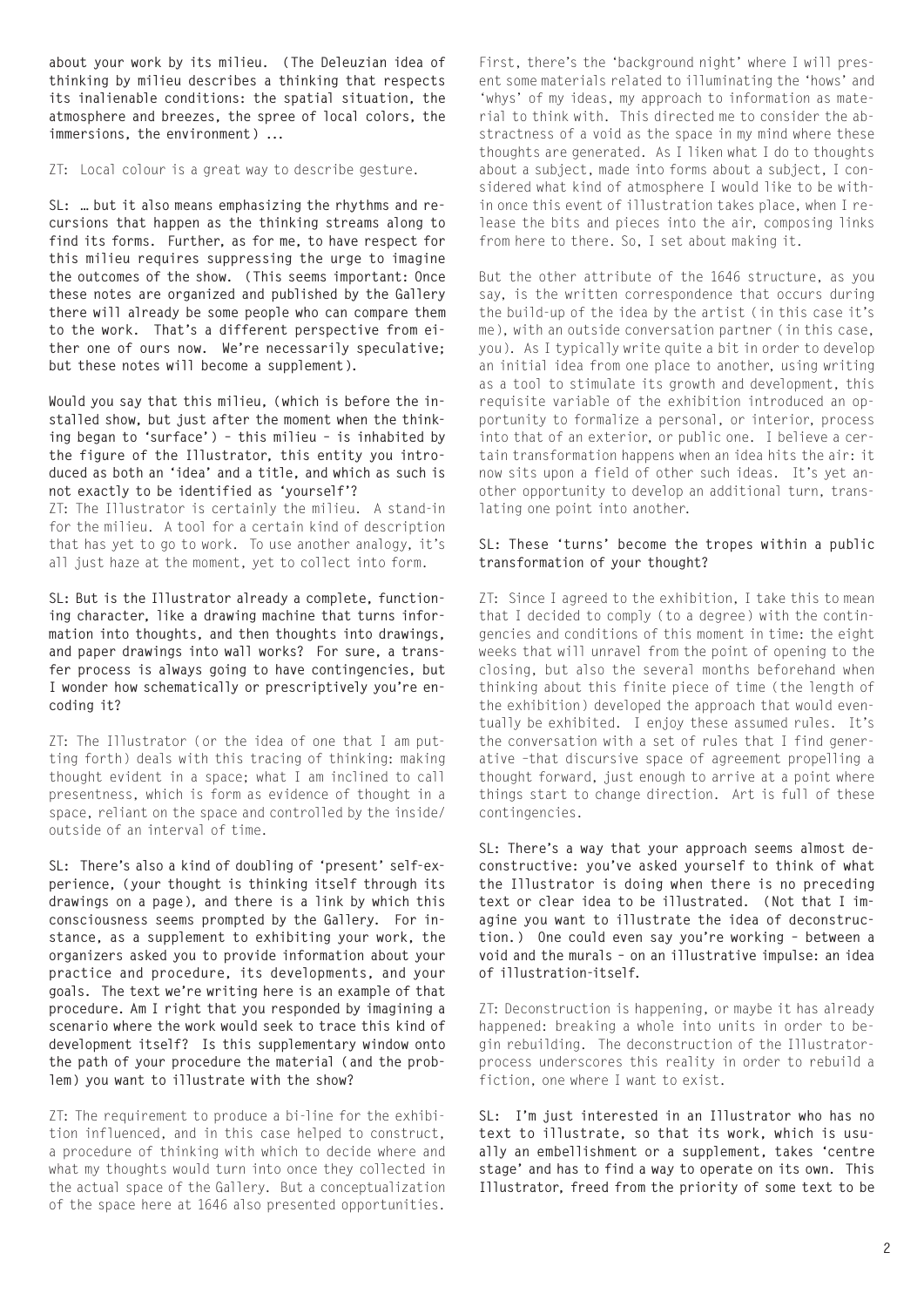**embellished, is to you an idea about a happy existence? It's the thought of an agreeable course of action, or an aim? It also seems to me that it is working within directions and speeds, like a trajectory more than a figure. (Or if it is a kind of figure, it exists along a vector – the line of lines – defined in terms of both a direction and a magnitude.) The Illustrator itself, or the milieu of illustration, would issue – would be an issue, the issuing forth of all these other black lines.** 

ZT: The stage for this idea is my approach to the space of 1646 as a very large Void, the gallery as a space designed to attract and contain ideas. The factual blankness of the empty space can be likened to a definition of the Void that I find particularly favourable for this event because of its generative potential: a bright and empty space where the thoughts of the individual appear as they are composed.

#### **SL: To say 'Void' is for you an idiosyncratic abbreviation?**

ZT: For sure! 'Idiosyncratic' is good in my book. I've sourced this abbreviation from a simplified breakdown of the five elements of Japanese philosophy attributing personalities to the role of earth, water, fire, wind, and sky. The sky is the place where mental energy collects, where thoughts 'happen' (the sky is also an old stand in for the mind, or the mental). Connected to a collection of mental energy is the space where it happens, the sunyata, a term that translates as 'openness', 'emptiness', 'spaciousness', 'voidness'. My articulation of this information associates the void with being the home in which mental projection takes on form. Thoughts can have an address.

**SL: If the walls correspond to this empty mental space, or represent it for the drawings, we have a case of sublimation. But the Illustrator disrupts this magnificent projection by making what is clearly and materially a deposit (working against the grain of a sublimating procedure).** 

ZT: Bit by bit, this Void fills in with an orchestration of opinions, translated from the mind, into the area of a space, collected on the surface of the walls as illustrated by the mind of the author. The title, the Illustrator, refers to this characterization of caricature: giving a face, a name and a role, to an idea. Give that idea – the Illustrator – a job. Thoughts compose forms, and the Illustrator is employed to enable this visualization. When a person speaks, or thinks, a degree of personal vernacular, flare and style, colours the communication. I'd like to think this begins to speak about how an opinion comes about, what it can look like as a visual thing.

**SL : As a visual thing, again, the thoughts form as 'issues' – an issuing forth of all these graphic traces of the thinking that eventually become the hatch-work of lines on the walls. From a void (an ovum of thought) to the hatching of the drawings?** 

ZT: The impulse at work is to depict a level of syntactic noise that can exist within, and give, the Void a look. The Illustrator presents a language of graphic ideogrammatic abbreviations of larger and smaller ideas, references

that are executed using a single monochromatic line. The projection of a thought over-exposes within the Void, which is now described as visual calligraphy upon the interior surface of 1646.

**SL: I can imagine this release of indirect graphic thought as either something like the hand prints in the Cosquer Caves or the chalkboards full of symbols in a Theoretical Physics department. In either case, the drawings are a materialization of groping that seems to suggest a very hard to grasp object – perhaps a virtual ball of dough, or a concept yet unformed. The Illustrator weaves a great variety of metaphors because a concept – or even a strict 'conceptualism' is absent. I love it whenever an artist starts to think without relying on 'conceptualism'.** 

ZT: The cave reference is a good one, as is the chalkboard: markings of the hand that are coordinated in the mind to mean something. An alphabet is a series of marks familiar enough to mean something to a certain group of people. Sometimes that group is quite large.

## **SL: And sometimes very small, because it's available to only a few initiates. I know that physicists always struggle with the problem of obscurity.**

## **By the way, what material will you use to make the drawings?**

ZT: The tool to mark the walls is an acrylic marker, 15 mm chisel head. The ink flows out like paint, but it is engineered not to produce drips (-- it kills the 'moments' that were so valuable to a discussion of painterly – and thus artistic – presentness started some sixty years ago. Instead, a neatly uniform line translates gestures into notations. The rhythm of the line comes from a place, it has that quality. As I said before, I link handwriting to drawing, to speaking in a vernacular unique to the author, as unique as the way a hand writes the mind's thoughts. The speed at which thoughts come out through a tool is also important. Typing, writing, quoting, illustrating, these are different speeds. This might be a little too poetic, but it gets me to a place where the Illustrator can have a body.

In this case, I also wanted the presentation to be ephemeral, to belong to the space, to be anchored by the space. The contradiction of this is that the drawings will not be removed, but painted over. Whatever thought translation that occurs as a result of the Illustrator will become part of the architecture, an additional layer of the interior. The rhythm of the exhibition cycle, of other people's thoughts being introduced into this space, will push my sense of presentness into the past.

**SL: And that past will have a material correlate: this slight thickening of the walls, what I called the deposit. It's nice to think of a Gallery getting smaller and smaller as it succeeds and is able to keep putting on new shows. But this makes me want to return to your notion of emptiness – the allusion to a Void that is aligned with the capacity of the gallery to 'erase' the visual record of its shows. All the other shows that have occurred within the gallery left similar deposits that preclude the theme of emptiness. I'm sure**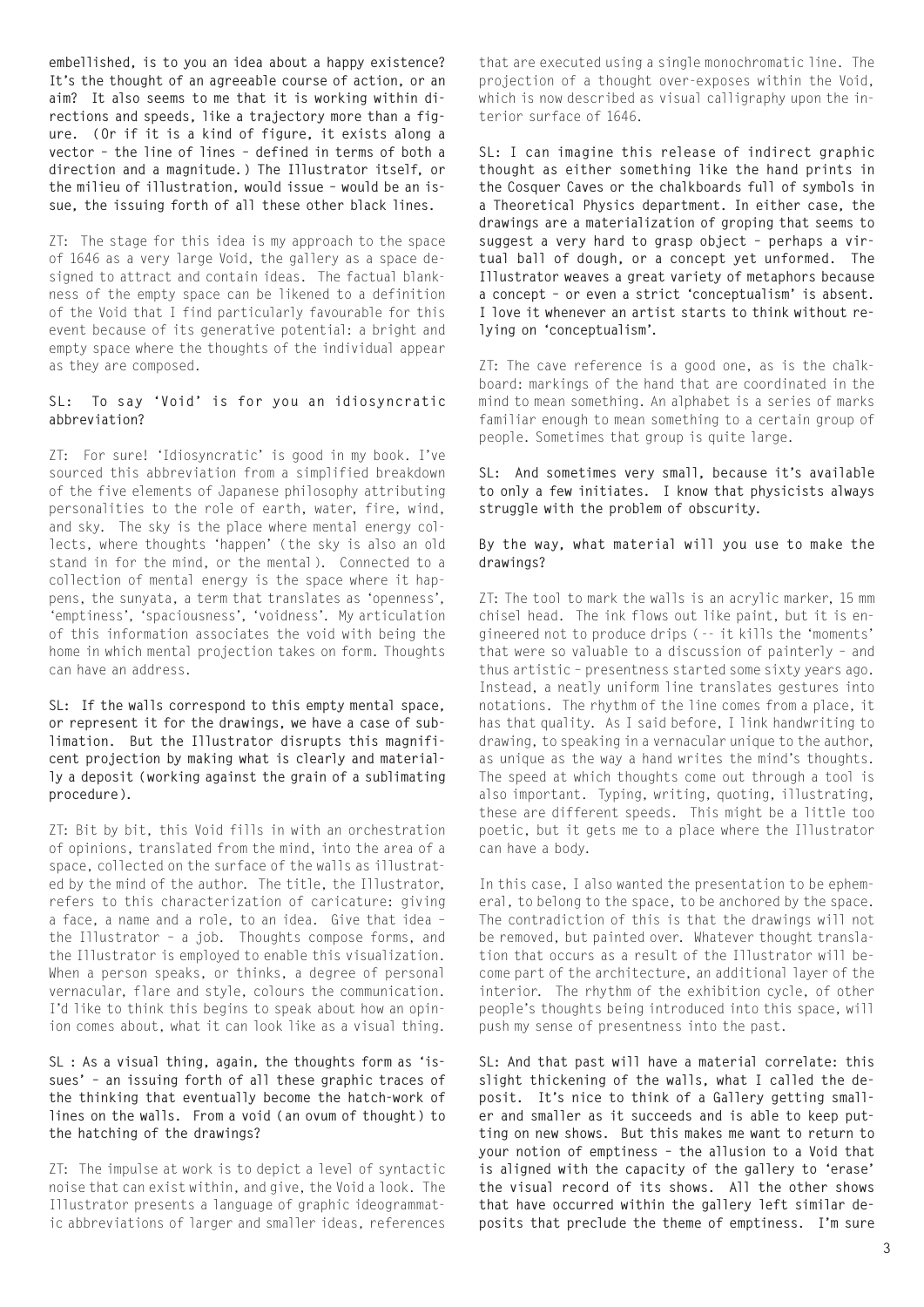**that all your drawings survive this fate by being documented, so what interests me most is that you seem to have internalized or accommodated to your thinking this refresh rate that's so common to contemporary programming. Does the infra-thin relief that survives in the gallery suggest that you have approached the theme of emptiness with irony? I wonder if your work doesn't take the shape of a comedy?** 

ZT: A comedy of Units! Humor and absurdity have a particular way of introducing abstract ideas. I'd like to think they can have the function of putting the viewer/reader at ease, into a position where an idea that is a little more ambitious, or sideways, can be engaged with. It's a recurrent tool in much of what I do and in how I treat the proposal of information.

Each illustrative gesture is a unit, one that is made available for speculative projection. This is how I came to think of them in the first place. Absurdist sketches coming out of a degree of energy, in time spent when ideas go nowhere (or so it would seem), when progression really does seem to slow down, even staying put within a mental space of one's own making. Yet, this time is still generative – movement needs degrees of rest to form a rhythm . There are times when there aren't answers or even a direction that was evident. I was still just 'there'.

**SL: I can't help but think that the Illustrator's function will culminate in something like the hardening of a crust. The walls of the gallery, like the sides of a bread pan – (I've decided not to go with the geological analogy) – would seem to offer something like an outer spatial model: a surface extension, support, and a quantifier of air in which everything starts rising toward the copula of the whole. This crust would be a lining (pun intended) and a skin. And because of this the Void would be the gap between the lining of the milieu and the displacement (ex-position) of the drawings in the show.** 

**If your drawings straddle the space between a milieu and an exposition, are they also a kind of mask for some middle-way aesthetic (an emptiness that is neither the 'trove of the unconscious,' nor the mindless issue of thought via tweets or a Blog? Neither/Nor: [Non-surrealist transcription, non-Blog-like circulation of the self]; a middle way (the Void of sunyata), but one from which a structuralist diagram might also be possible.**

ZT: The surfaceness of them, how the drawings become a surface, is where I would locate this comment: the drawings as an intermediary layer, a skin (or a mask, certainly) separating you from something else that was there before. It's the in-between part where the activity is recorded and occurs. I think of Greek statuary and the way skin and features were painted on the surface of the marble to lend characterization and narrative. I say lend because these surfaces eventually vanished because of erosion. The natural cycle of an environment can diminish one intent while opening things up for another. I think that is where I get the 'empty' designation for a Gallery. More accurate would be to say a fade occurs with every gesture in the space.

**SL: And also, Zin – you've said a couple of times that ideas are very colourful. What happens to this colour when it is illustrated or streamed – or even graphically precipitated – by black pens?**

ZT: My use of the term color is a florid one for sure, a little 'purple', to enable an older definition. Colorful is the stand-in describing what goes into, and what can come out of, an idea that can otherwise be quite abstract, contradictory, and hard to pin-down. The black line, or the analog of black and white, is a tool to calm down the absurdity or ambition of a proposition, translating the gesture into a state that may be more easily read, digestible. Black and white are pretty simple things, and a thought can take many turns. At times, the language the thought speaks may not be as coherent as it could. The black line introduces just a touch of the discursive area, a shared spot that can be accessed by the writer and the reader. A mark on the wall, like the field of dots all the images sit within…

**SL: It's florid, but it's also a traditional metaphor: 'putting colour' for something that is otherwise hard to pin down. And yet, I get a very clear impression that your 'colours' have mobility, so that they shift like the colours on a slide bar as opposed to being fixed in different identities, like squares on a colour chart. It's a general metaphoricity, and not a single metaphor. As you said, it seems to take the haze of any-image-whatever and break it up and model it into a set of legible drawings.**

ZT: My cast of character-forms is as follows:

A large ostrich A series of hippies with blown out hair and glasses Stone walls with faded murals Posters An acrobatic body with three limbs maneuvered in the air A series of nooks Clay vases A person who's upper body has turned into smoke (or maybe it's haze?) A very large prehistoric bone A sandwich

The list of figures and forms is ongoing, and some pieces I have yet to name. I just don't know what they are yet. I'm hoping the void will help out. I'm careful not to fully control what will ultimately be the spatial narrative experience of the show. I'm no puppet master. I prefer a space for possibilities.

**SL: Your list makes the work seem very engaging. My final question is therefore whether, once the work is installed, you anticipate people actively interpreting these drawings'? What I mean to ask is whether, like the physicist at a blackboard, you intend the illustration to be retrievable by others as a specific set of thoughts, opinions, or ideas, you have had? Will people be tempted to think they can decipher the actual message? Or, like Cosquer Caves, do you imagine an experience where the returning temporality would arise from the spectators' affections: wonder, emotional triggers**